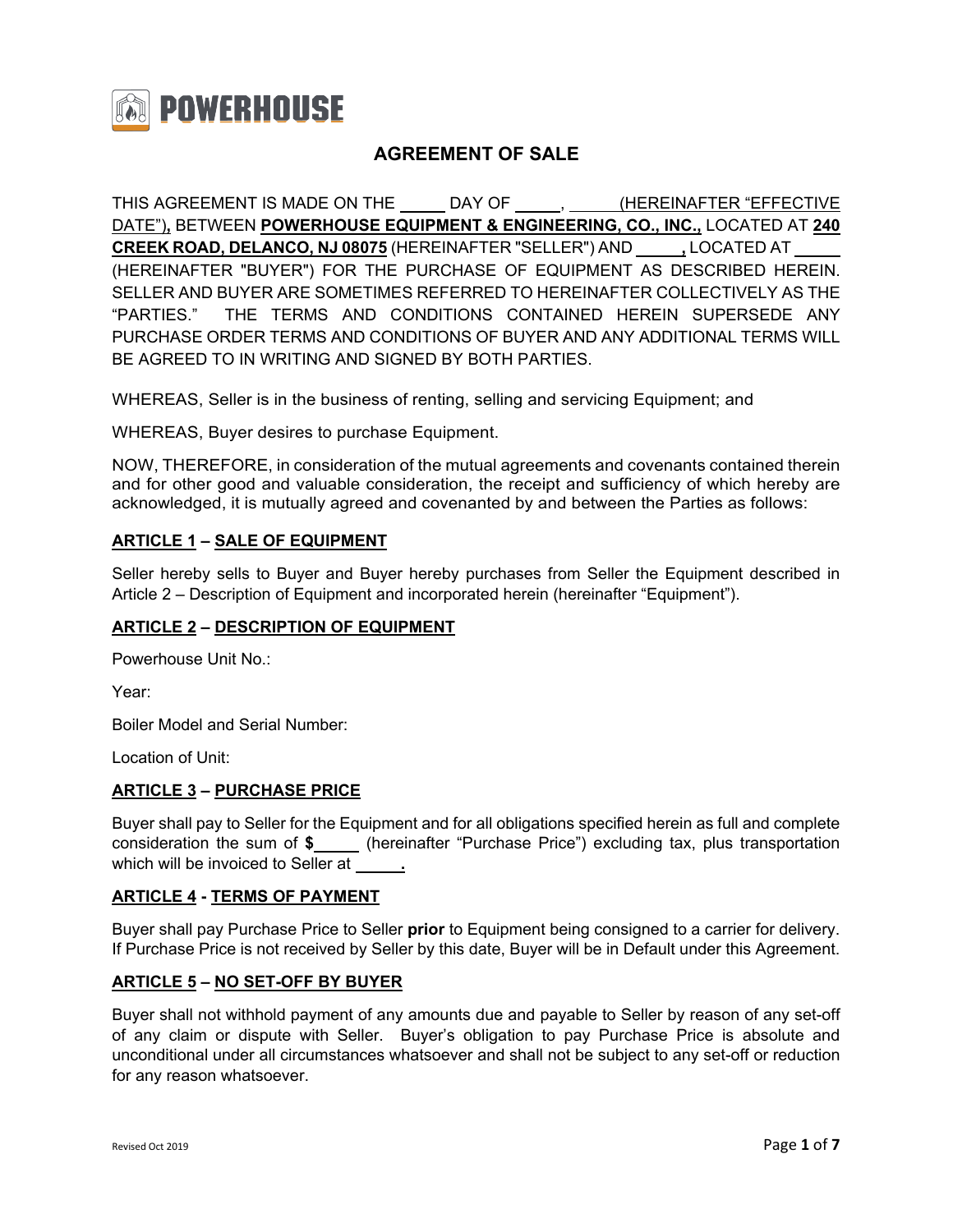## **ARTICLE 6 – TITLE**

Title to the Equipment, registration documentation, complete drawings and all other proprietary materials will be transferred to Buyer upon receipt of payment of Purchase Price.

#### **ARTICLE 7 – FREE FROM LIENS**

Seller warrants that Equipment is free from all claims, liens, and encumbrances.

## **ARTICLE 8 – TAXES**

Purchase Price does not include federal, state or local taxes, including, without limitation, sales, use or excise taxes now or hereafter enacted, applicable to the Equipment sold in this Agreement. Buyer shall pay any excise, sales, privilege, use or any other local, State, or federal taxes which the Seller may be required to pay arising from the sale or delivery of the Equipment or the use thereof. Seller is authorized to collect/remit sales taxes in the states of New Jersey, Pennsylvania, North Carolina and Florida. Outside of these states, any sales or use tax is the responsibility of the Buyer, as Seller has no authorization to collect/remit taxes in those states. All taxes shall be paid by Buyer unless Buyer provides Seller with the appropriate and necessary tax exemption certificate. All taxes may, in Seller's discretion, be added by Seller to the sales price or billed separately.

### **ARTICLE 9 – DELIVERY**

At Buyer's expense, Seller will cause Equipment to be delivered to Buyer. Alternatively, Buyer may designate or provide a carrier to pick up the Equipment from Seller, provided Buyer provides a certificate of insurance satisfactory to the Seller.

#### **ARTICLE 10 – USE AND MAINTENANCE OF EQUIPMENT**

Buyer warrants Equipment will be operated strictly in accordance with the manufacturer's and Seller's instructions and manuals provided to Buyer at time of delivery and standard industry practice, by competent, qualified, and licensed (as applicable) personnel and in strict compliance with all governmental requirements. Buyer shall be responsible for ascertaining that the Equipment is installed and operated in accordance with all code requirements and other applicable laws, rules, regulations and ordinances.

Buyer is fully responsible for inspecting the Equipment on a regular basis, regardless if Equipment includes BoilerLink™, and agrees to inform Seller immediately of any known or suspected problems during the Warranty period. Buyer agrees to not make any modifications to the Equipment nor the programs in BoilerLink™ without Seller's direction and consent during the Warranty period or such acts will void the Limited Equipment Warranty.

### **ARTICLE 11 – START-UP**

Start-up of unit(s) shall be provided by Seller either with Seller's direct labor or by a Seller hired subcontractor.

#### **ARTICLE 12 – INSTALLATION**

Buyer, at its own cost, shall be solely responsible for the installation and interconnection of the Equipment with its existing facilities and for the supply of all utilities and permits required for installation and operation of the Equipment.

#### **ARTICLE 13 – WATERSIDE SCALE AND CORROSION**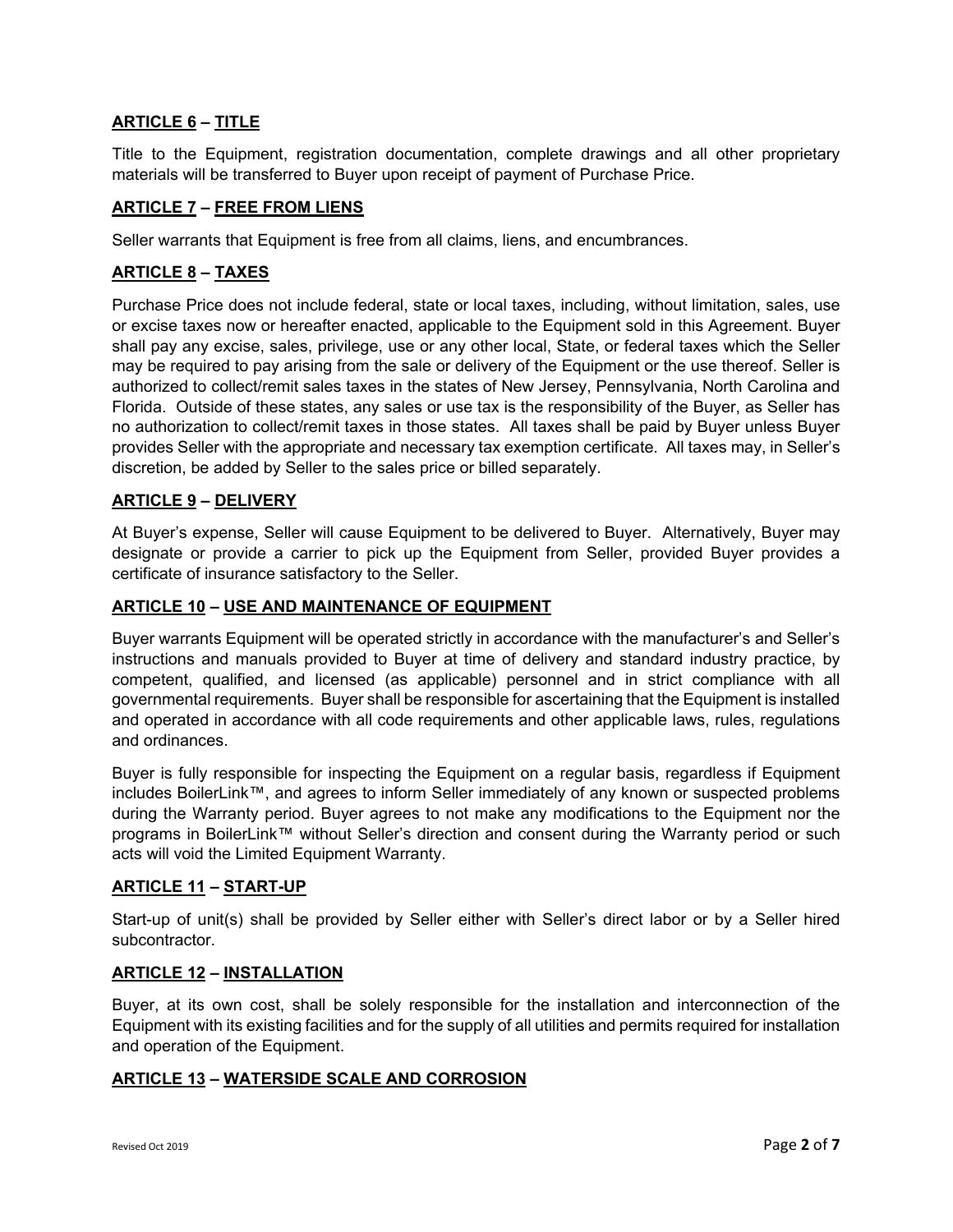Buyer is aware that they shall maintain sufficient and adequate boiler feedwater treatment and chemical control to prevent the formation of waterside scale and corrosion on Equipment in order for it to be covered under warranty.

## **ARTICLE 14 – EQUIPMENT WARRANTY**

Seller warrants to Buyer the Equipment will be free from defects in material and workmanship for a 12-month period per the Limited Equipment Warranty (hereinafter "Exhibit A") as described herein only when Equipment is installed, maintained and operated under normal conditions of service in accordance with the instructions of the original Equipment manufacturer or Seller and that it will repair or replace, without charge, EX-WORKS 08075, any part it has supplied which examination shall prove to have been defective.

No warranty herein extended includes labor charges incurred in the removal, replacement or adjustment of defective parts or components nor transportation charges incurred in returning allegedly defective parts or components to Seller's facility in Delanco, NJ USA, or in shipping replacement parts to the Equipment location.

No warranty herein extended by Seller may be assigned or transferred without the prior written permission of Seller.

## **ARTICLE 15 – INDEMNIFICATION**

Buyer shall indemnify, defend and hold harmless Seller, its affiliates, trustees, officers, employees and agents from any claims, lawsuit, loss, damage, fines, penalties, cost, expense, and liabilities of any nature, including but not limited to negligence, bodily injury, death, tort and strict liability, including attorney's fees and court costs, arising out of, relating to, or incurred or suffered by Seller resulting from the Buyer's use, operation and/or transportation of Equipment by Buyer which may arise out of, or result from: (i) claims by third persons against Buyer that the Equipment has caused damage to property or bodily injury (including death); or (ii) any negligent act, negligent omission or willful misconduct of Buyer in the operation of the Equipment; (iii) Buyer's failure to comply with federal, state or local law in the use and operation of the Equipment (iv) omissions of the Seller, its agents or employees in connection with this Agreement; (v) any defects in any Equipment supplied by the Seller or (vi) Buyer's use of Boiler Link, if installed, and any failure thereof.

### **ARTICLE 16 - WAIVER**

No delay or omission to exercise any right, power or remedy of Seller on any breach or default by Buyer shall impair any such right, power or remedy of Seller, nor shall it be construed to be a waiver of any such breach or default. No waiver by Seller of a single breach or default by Buyer shall be deemed to be a waiver of any other breach or default of any other provision of this Agreement. Any waiver, consent or approval of Seller of any breach or default or any waiver on the part of Seller of any term or condition of this Agreement must be in writing and shall be effective only to the extent set forth in the writing. All remedies, either under this Agreement or by law or equity, or otherwise provided to Seller, shall be cumulative and not alternative.

### **ARTICLE 17 – NO EXPRESS OR IMPLIED WARRANTIES**

Except as provided by the Powerhouse Limited Equipment Warranty, attached hereto as Exhibit A, Seller neither makes nor shall be deemed to have made any warranty or representation, express or implied, concerning the Equipment, including, without limitation, any warranty or representation as to design, quality, or condition of the Equipment, or as to the merchantability or fitness of the Equipment for any particular purpose of Lessee or to any other matter relating to the Equipment. Buyer agrees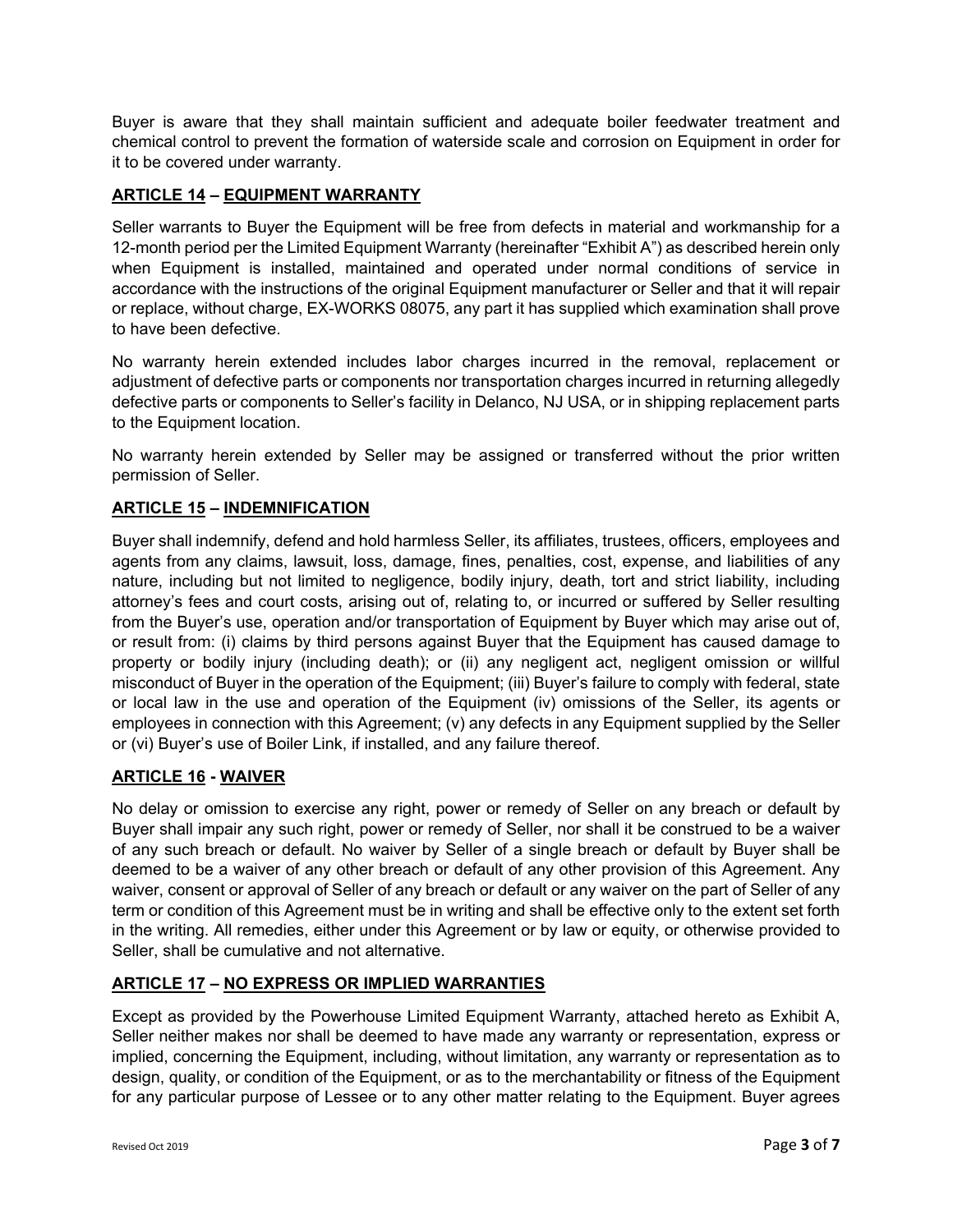that the Equipment is of a size, design and capacity selected by Buyer and that Buyer is satisfied for its purposes and that Seller has made no representation or warranty with respect to the suitability or durability of the Equipment for the proposed use of Buyer, or any other representation or warranty, express or implied with respect thereto. The selection of size, type, capacity and specifications of equipment being purchased by Lessee and the suitability thereof for Buyer's specific application shall be the sole responsibility of Buyer and/or Buyer's representative or consultant. Buyer hereby agrees to waive and make no claim for breach of warranty arising from any cause whatsoever.

## **ARTICLE 18 – RISK OF LOSS**

Once Buyer has received delivery of Equipment from Seller, risk of loss of, damage to, or destruction of Equipment or any part thereof shall at all times be on Buyer unless Buyer designates or provides a carrier to pick up the Equipment from Seller, then risk of loss, damage to, or destruction of Equipment or any part thereof shall at all times be on Buyer from the time Equipment is picked up from Seller.

## **ARTICLE 19 – BUYER'S INSURANCE**

Buyer shall, at its own expense, maintain insurance on the Equipment to replace Equipment in the event of loss or damage.

### **ARTICLE 20 – DEFAULT**

In the event of Default by Buyer, Buyer shall pay all expenses incurred by Seller in exercising its remedies under this Agreement, including, without limitation, attorney's fees. Seller's acceptance of payment or performance after it is due shall not constitute waiver of any Default. Seller's remedies are cumulative and not alternative. No exercise or partial exercise of any remedy shall preclude exercise of any other remedy or of the remainder of any partially exercised remedy.

### **ARTICLE 21 – REMEDIES**

Upon the occurrence of any event of Default by Buyer, Seller may, with or without cancelling this Agreement, in its sole discretion, recover all commercially reasonable costs and expenses incurred by Seller in exercising its remedies under this Agreement, including, without limitation, the storage, freight, resale or other disposition of the Equipment, including reasonable attorneys' fees and costs incurred in connection therewith or otherwise resulting or arising from Buyer's Default plus any indemnity, if then determinable, plus interest at the rate of eighteen percent (18%) per annum. Seller is further entitled to pursue any other remedy which may be available to it under any applicable law or any combination of remedies legally, or equitably, available.

### **ARTICLE 22 – DAMAGE TO EQUIPMENT**

Upon delivery of Equipment to Buyer, if damage to the Equipment or other property or injury to persons is caused by the Buyer's use or operation of the Equipment, Buyer shall indemnify and hold Seller harmless for all liability, costs and expenses for such damage or injury.

### **ARTICLE 23 – NON-COMPETING RENTAL EQUIPMENT**

Buyer agrees that Equipment will not, under any circumstance, in any form, be used in a capacity to generate rental income. This applies to any geographical area and is not limited by mileage. This will apply for the entire useful life of Equipment. Equipment may not be used in whole or as part of a system, of which the system is used to generate rental income, whether the system was designed primarily to be a rental unit or not. Buyer may seek a waiver for specific rental or lease of Equipment, but may only use Equipment for rental or lease purpose if given specific, written permission by Seller.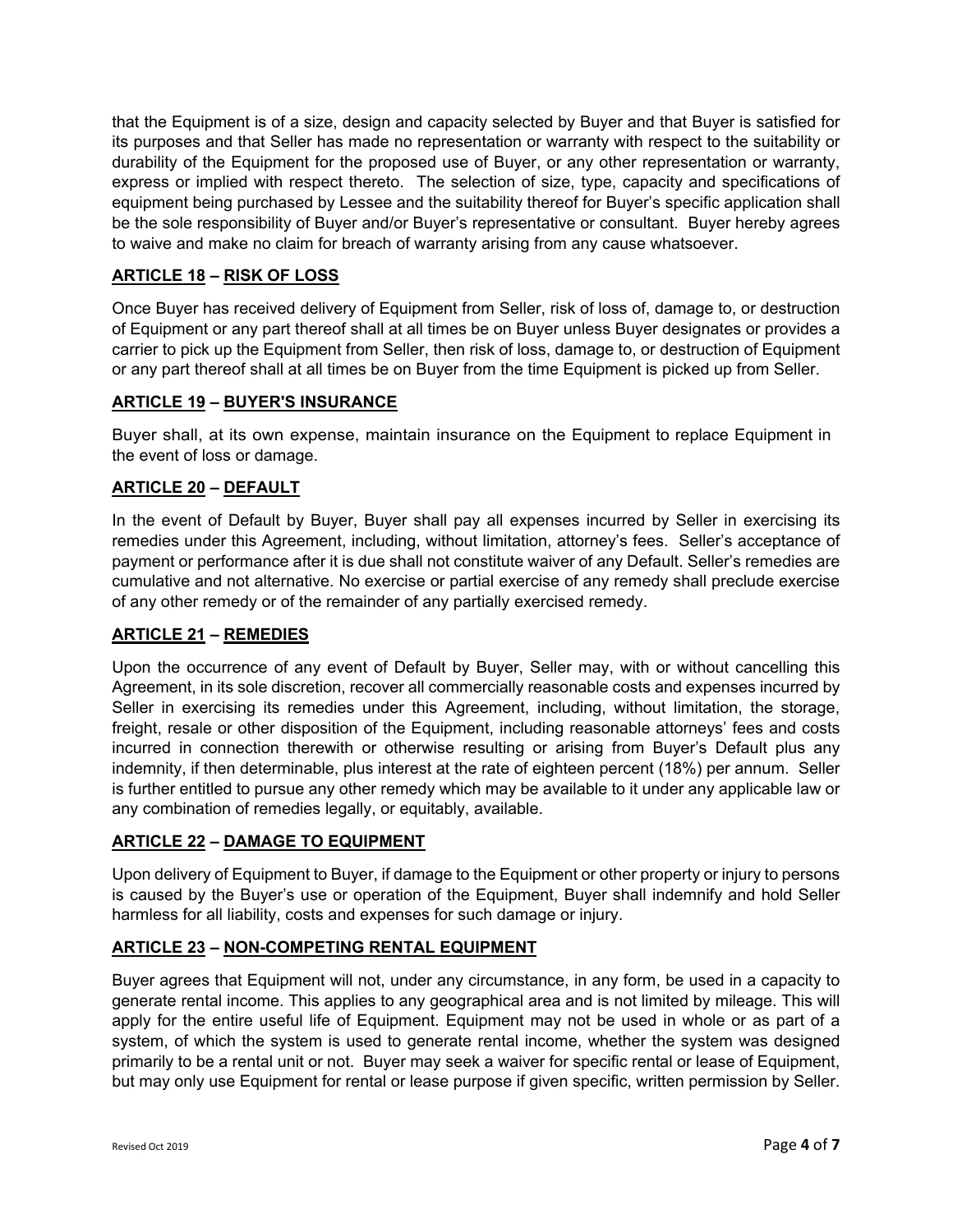## **ARTICLE 24 – RECALL NOTICES**

In the event Seller receives any recall notice on Equipment issued by the Manufacturer, Seller shall send such notice to Buyer.

## **ARTICLE 25 – ASSIGNMENT**

The prior written approval of Seller shall be required to allow a delegation or assignment of duty to perform any obligation owed to Buyer by Seller.

## **ARTICLE 26 – DELAY/FORCE MAJEURE**

Seller shall not be liable for loss or damage to Buyer from delay in delivery of Equipment resulting from causes beyond Seller's reasonable control or caused by strikes or labor difficulties, lockouts, acts or omissions of any governmental authority of Seller, insurrection or riot, terrorism or threats of terrorism, war, fires, floods, Acts of God, breakdown of essential machinery, accidents, embargoes, car and material shortages, delays in transportation or inability to obtain labor, materials or parts from usual sources. Any such delay shall be excused for the time reasonably necessary to compensate for the delay.

# **ARTICLE 27 – INTELLECTUAL PROPERTY**

No patents, copyrights, trademarks, or other intellectual property is being sold, assigned, or otherwise transferred to Buyer. Without limiting the generality of the foregoing, Seller shall retain and own all right, title and interest in and to all inventions, discoveries, know-how, works of authorship, drawings, designs, processes, and ideas developed, discovered or conceived by Seller or its employees, including but not limited to those developed, discovered, and/or conceived in connection with the manufacture of the ordered Equipment. It is expressly acknowledged that no drawings, designs, specifications, or anything else provided by Seller to Buyer shall be deemed to be "work made for hire" as that term is used in connection with the U.S. Copyright Act.

# **ARTICLE 28 – LIMITATION OF LIABILITY**

In no event shall Seller be liable to Buyer, under any circumstances whatsoever, whether in contract, tort, strict liability, negligence, warranty or claim of any type whatsoever in excess of amount paid to Seller by Buyer under this Agreement and regardless of whether arising before, during or after the purchase, for punitive, consequential, liquidated, special, incidental, indirect or exemplary damages, including, without limitation, loss of use, loss of sales, loss of production, loss of profits or revenue, loss of business opportunity, interest charges, or cost of capital.

### **ARTICLE 29– MODIFICATIONS**

This Agreement may not be modified or terminated except as provided herein or by other written agreement between the Parties and shall not be binding unless executed by authorized representative of Seller.

### **ARTICLE 30 – SEVERABILITY**

If any term or provision of this Agreement shall be held void, unenforceable, or in conflict with any law of a federal, state, or local government having jurisdiction over this Agreement, the validity of the remaining portions of this Agreement shall not be affected thereby. Invalidity or unenforceability of one provision shall not affect any other provision of this Agreement.

### **ARTICLE 31 – WAIVER OF JURY TRIAL**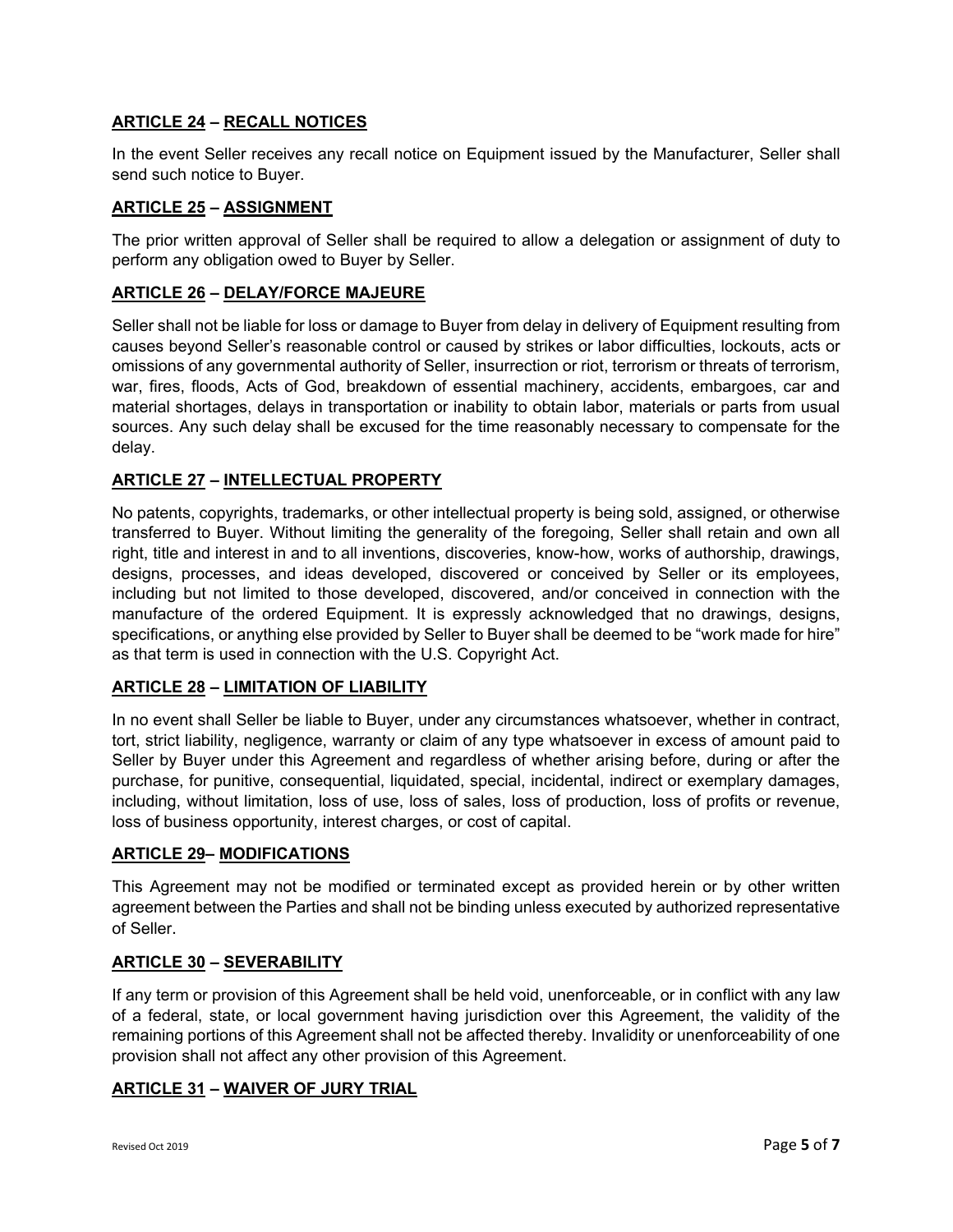The Parties expressly, voluntarily, and unequivocally waive any right they may have to a jury trial and agree that all disputes, claims, and counterclaims relating to or arising from this Agreement shall be litigated or otherwise resolved without a jury.

## **ARTICLE 32 – GOVERNING LAW AND VENUE**

This Agreement shall be governed by and construed in accordance with the laws of the State of New Jersey without regard to principles of conflicts of law. Buyer expressly consents to the exclusive personal and subject matter jurisdiction of the State and/or federal courts in the State of New Jersey for all lawsuits arising out of or related to this Agreement.

### **ARTICLE 33 – COMPLETE AGREEMENT**

This Agreement constitutes the entire agreement between the Parties relating to the sale of the Equipment. Any Purchase Order terms by Buyer are hereby superseded and are null and void and not binding upon Seller and shall not apply to this Agreement. This Agreement may not be modified except by written agreement between the Parties. No amendment or modifications hereof shall be binding unless in writing and duly executed by authorized representative of Seller.

**IN WITNESS WHEREOF**, each of the Parties has caused the Agreement to be executed and signed by its duly authorized representatives to be effective as of the Effective Date.

**POWERHOUSE EQUIPMENT & ENGINEERING CO., INC**.

| By:<br><u> 1980 - Andrea Brand, amerikansk politik (d. 1980)</u> |                                                | Bv:<br><u> 1989 - Johann Harry Barn, mars and deutscher Programment (</u>                                                                                                                                                           |
|------------------------------------------------------------------|------------------------------------------------|-------------------------------------------------------------------------------------------------------------------------------------------------------------------------------------------------------------------------------------|
| Name: John W. Ash                                                | <u> 1989 - Andrea State Barnett, ameri</u> kan |                                                                                                                                                                                                                                     |
| Title: VP of Sales                                               |                                                | <b>Title:</b> The contract of the contract of the contract of the contract of the contract of the contract of the contract of the contract of the contract of the contract of the contract of the contract of the contract of the c |
| Date:                                                            |                                                | Date:                                                                                                                                                                                                                               |